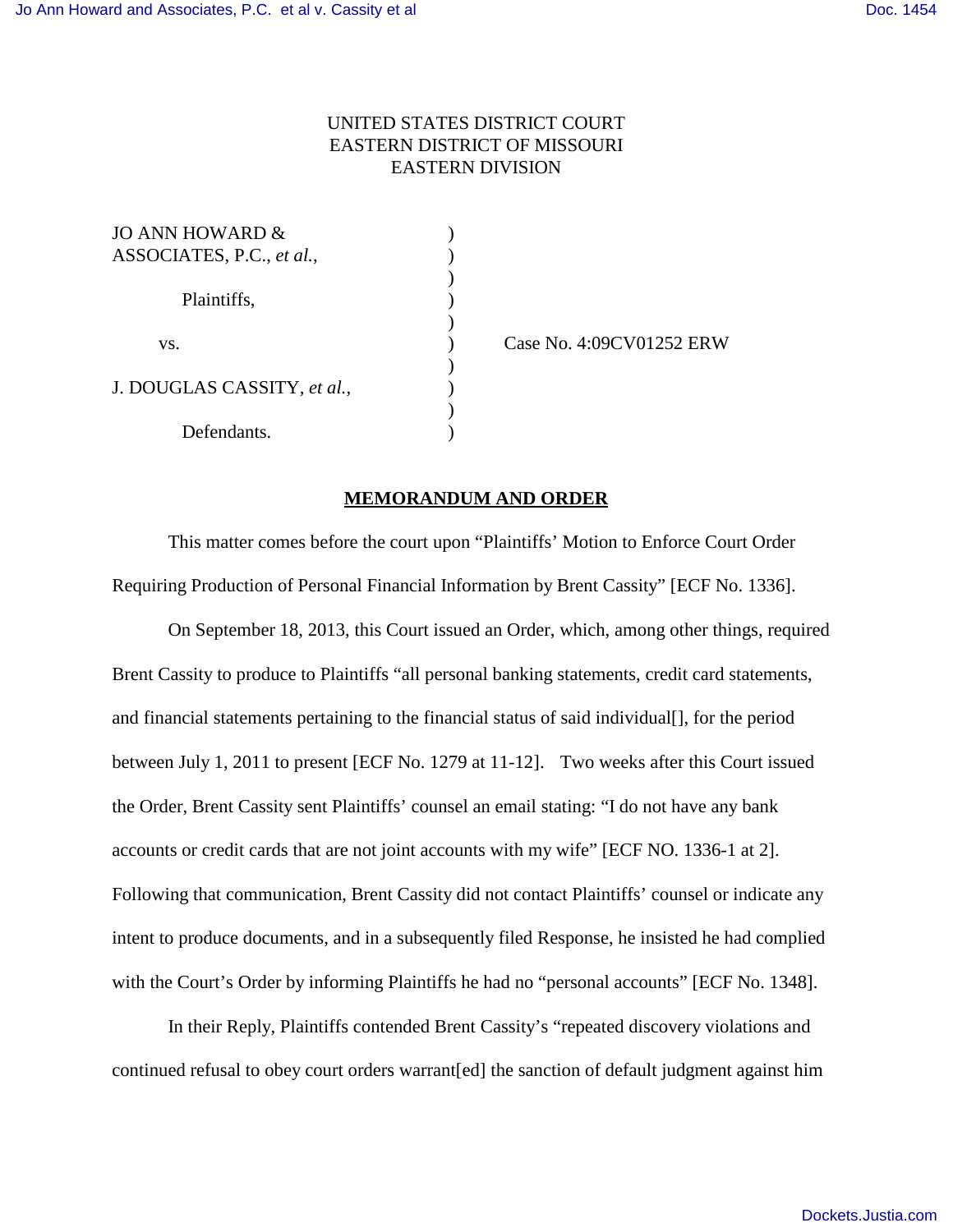and the waiver of any personal privileges Cassity may have as to pre-receivership documents within his possession, custody, or control" [ECF No. 1354 at 3]. Plaintiffs asked the Court to set a five-day deadline for Brent Cassity "to produce all personal banking statements, credit card statements, and financial statements pertaining to his financial status for the period between July 1, 2011 to present, as ordered by the Court[,]" and requested the Court to hold Brent Cassity in contempt until such documents were produced.

On December 20, 2013, the Court issued an Order, holding hold in abeyance Plaintiffs' request for the sanction of default judgment, and directing Brent Cassity to produce to Plaintiffs, within ten (10) days of entry of the Order, all personal banking statements, credit card statements, and financial statements pertaining to his financial status for the period between July 1, 2011 to present, as ordered by the Court [ECF No. 1359]. This production was to include documents pertaining to any financial interest, separately held, or jointly held with any individual or entity. The Order warned that failure to produce the documents as ordered likely would result in an order holding Brent Cassity in contempt of court.

Upon review of a motion to enforce a prior order requiring certain defendants to pay attorney fees, which was pending before the Court on February 21, 2014, the Court ordered Plaintiffs to provide the parties and the Court a Status Report concerning their examination of documents supplied to Plaintiffs by Brent Cassity and various other defendants [ECF No. 1405]. Consequently, Plaintiffs filed a Status Report on March 7, 2014, informing the Court as to the receipt and content of documents supplied by, among other defendants, Brent Cassity [ECF Nos. 1440, 1440-1 through 1440-8, 1442, 1442-1 through 1442-23]. Following its examination of the March 7, 2014 Status Report, the Court granted the plaintiffs' pending Motion to Enforce on